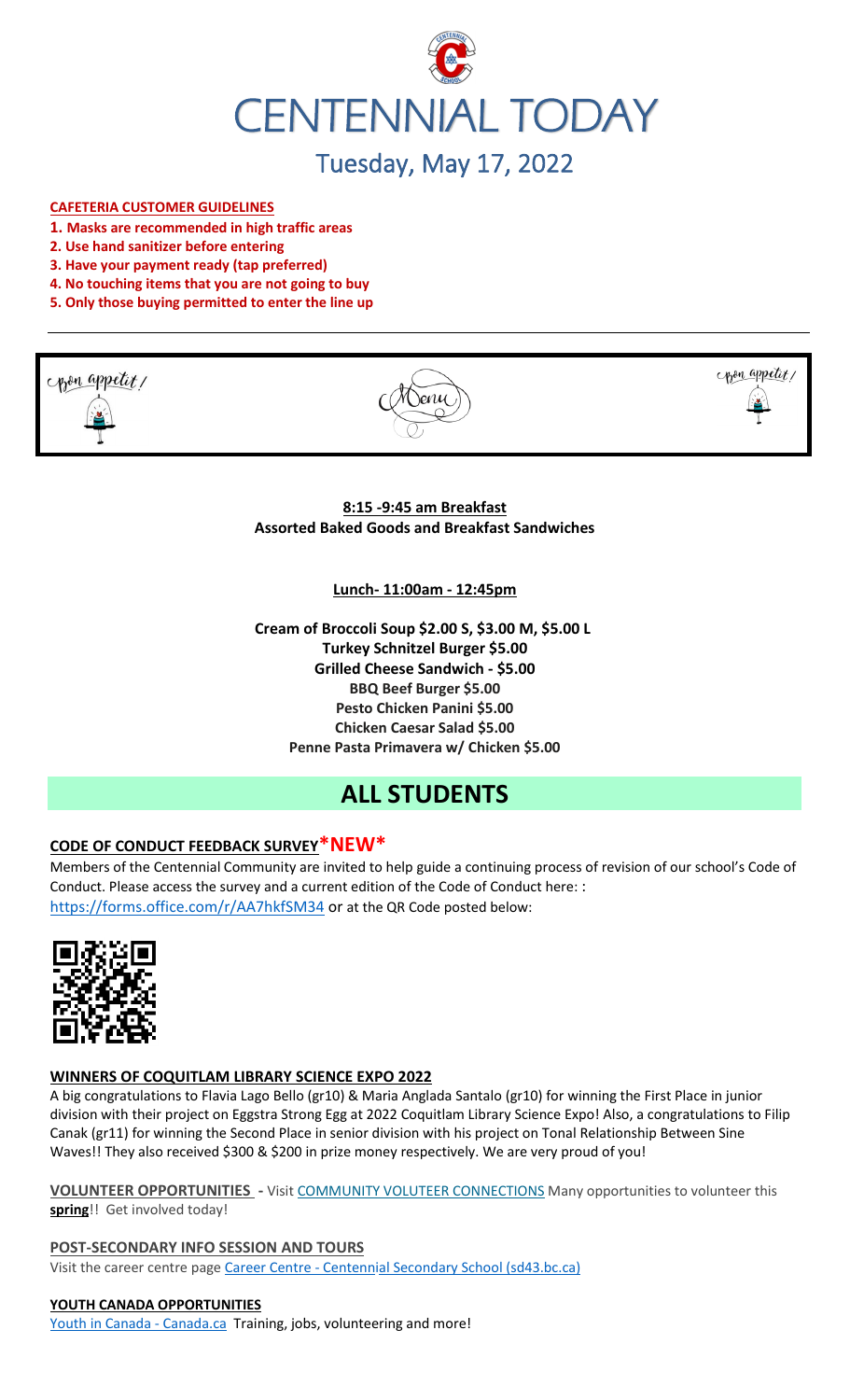## **SOCIAL JUSTICE/EQUITY AND INCLUSION STUDENT COMMITTEE**



Are you interested in exploring social justice issues in our Centennial Community? Do you have ideas on how to make Centennial a more inclusive and welcoming space for all? If you answered yes, join the Social Justice/Equity and Inclusion Student Committee! Our goal is to work towards initiatives that help connect our community, break down barriers, and create a more welcoming place for everyone. Contact Ms. Razzell if you're interested or scan the QR code and fill out the form. Thank you!

## **PLANT YOURSELF IN SOUTH COQUITLAM**

Sunday May 28th 1 pm Blue Mountain Park 25 spots available.

Plant Yourself is an opportunity for youth living in South Coquitlam to showcase their unique cultural background, build community connections, and participate in Truth and Reconciliation at a local level by: Knowing, Growing and Showing your cultural roots, all while grounding yourself on the traditional lands of the Kwikwetlem First Nation. Create a personalized leaf, representing their cultural identity, as well as their connection to the Kwikwetlem First Nation territory. [Plant Yourself Tickets,](https://www.eventbrite.ca/e/plant-yourself-tickets-335607159047)  [Sat, May 28, 2022 at 1:00 PM | Eventbrite](https://www.eventbrite.ca/e/plant-yourself-tickets-335607159047)

# **GRADE 12**

# **DINNER DANCE TICKET \*NEW\***

#### **SHERATON VANCOUVER WALL CENTRE SATURDAY JUNE 18TH AT 6PM.**

**Please Note that we have extended the deadline to purchase Grad Dinner/Dance Tickets until May** 23!

Tickets can be picked up at the beginning of period 3, between May 24th – May 27th in the foyer (see Ms. Chambers and / or Ms. Mattson). You must bring your receipt as proof of purchase. Table selections will be done at this time. If you want to book an entire table for your friends, all tickets for that table must already be purchased. Tables are booked on a first come, first served basis.

### **ATTENTION GRADE 12s**

We are excited to announce that after a 2-year hiatus, the **2022 Grad Dinner Dance** will be on **Saturday, June 18th** at 6pm at the **Sheraton Wall Centre Vancouver**. Dress code is formal. A buffet dinner will be served, followed by dancing. Tickets are \$175 and will be available on School Cash Online. (The PAC will be hosting After Grad at the Coquitlam Rec Centre on Poirier following Dinner Dance, these tickets will be available separately.) If you have **specific food allergies or intolerances**, please email **Ms. Mattson** at [mmattson@sd43.bc.ca](mailto:mmattson@sd43.bc.ca) or see her in Room E216.

- Aftergrad Tickets \$40 per grad available to purchase online between May 15 May 31
- Commencement Guest Tickets \$5 per guest available to purchase online between May 15 June 9
- All tickets must be purchased online on SchoolCash site. <https://sd43.schoolcashonline.com/>

Please contact Ms. Leung at [Kleung@sd43.bc.ca](mailto:Kleung@sd43.bc.ca) in the Centennial Office if you are having issues ordering them online.

## **2022 VALEDICTORIAN SELECTION PROCESS NOMINATION QUALIFICATIONS:**

- Must be in good standing to graduate as of June 2022 (no 'I' Reports, no courses that have been failed this year)
- 4 teacher nominations

## **NOMINATION PROCESS:**

Interested potential nominees must submit the following to be considered for nomination:

- Teacher Nomination Forms (4) (this is an online form the link has been emailed to all teachers and was included in the email sent to families)
- Short Essay *(1 page, typed, double-spaced)* "*Why I Should Be Valedictorian*", completed on your own (submitted Mr. Jackson at [brjackson@sd43.bc.ca\)](mailto:bking@sd43.bc.ca)

### *\*This package is to be emailed before 4 pm, May 13th 2022 (no exceptions!)*

#### **TIMELINE:**

| May $5^{\text{th}} - 13^{\text{th}}$ | - The online Nomination forms goes live                                                            |
|--------------------------------------|----------------------------------------------------------------------------------------------------|
| May $13th$                           | - Nomination forms and teacher forms due to the Mr. Jackson's email brjackson@sd43.bc.ca by 4 p.m. |
| May $16th$                           | - Nominee Staff Selection Committee meeting                                                        |
| May $17th$                           | - Successful nominees announced                                                                    |
| May 18th                             | - Successful nominee meeting to discuss campaign process and requirements. Time TBA.               |
| May $26th$                           | - Speeches will be shared to grade 12 students. Online voting will occur.                          |
| May $27th$                           | - Valedictorian announced                                                                          |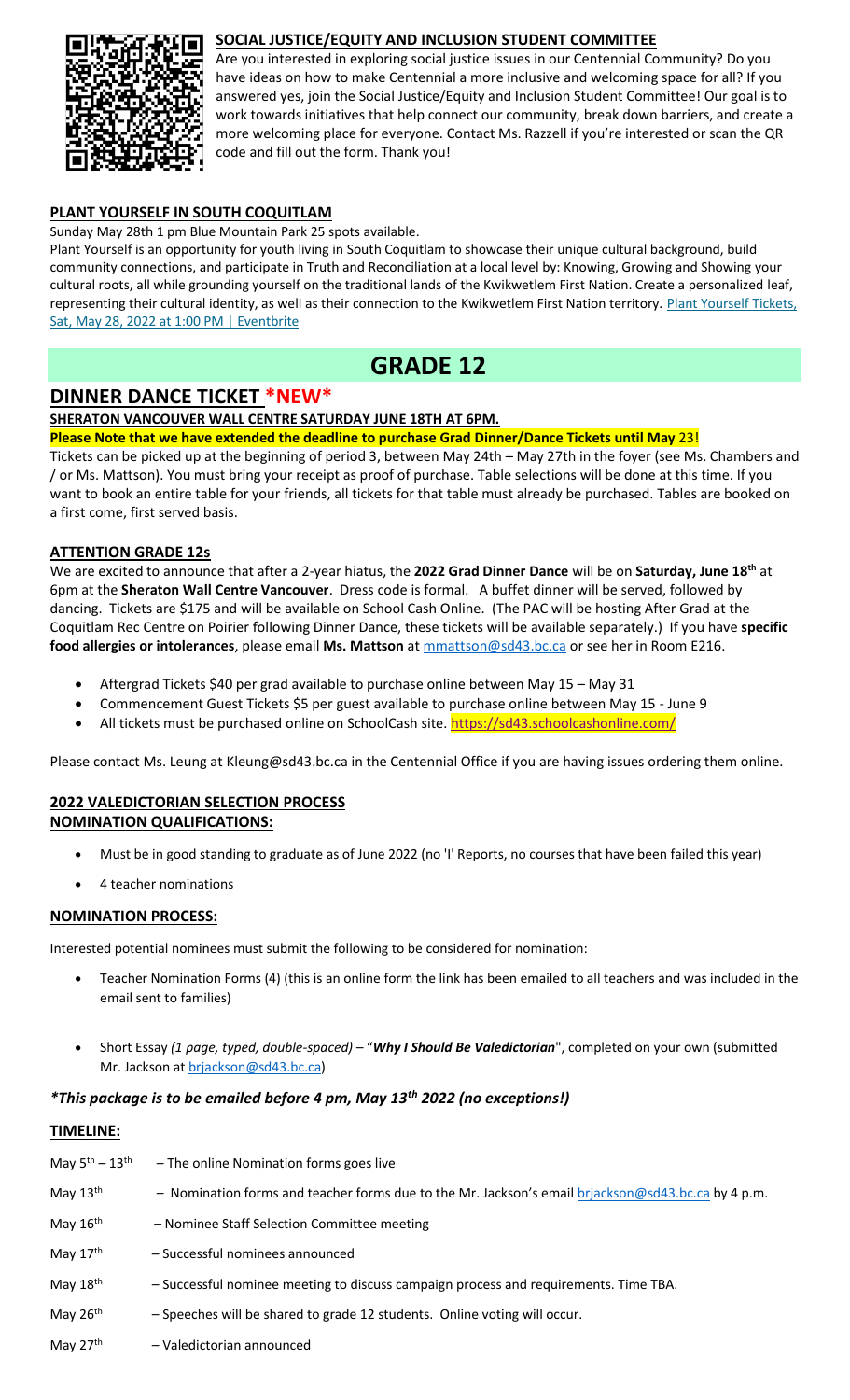

#### **CAMP IGNITE FOR YOUNG WOMEN - DEADLINE APPROACHING – June 1**

The camp will be held August 4<sup>th</sup>-7<sup>th</sup> at the Maple Ridge Justice Institute and at various fire depts across the lower mainland. It is a three night and three-day overnight camp that aims to not only give students a look into what a career in the fire service is like but also to build teamwork skills, learn about nutrition and fitness. Interested students can apply by going to:<https://campignite.com/join-us>

#### **ELMER HELM YOUTH FUND**

Now Open. \$1500 awards available. Criteria: Financial need, Community Service. Application package posted Career Centre - [Centennial Secondary School \(sd43.bc.ca\)](https://www.sd43.bc.ca/school/centennial/ProgramsServices/CareerCentre/financeawards/Pages/default.aspx?InitialTabId=Ribbon%2ERead&VisibilityContext=WSSTabPersistence#/=#InplviewHash02f87063-69d3-4710-8d10-63ddea64e857=) Deadline to apply June 30<sup>th</sup>.

### **BCGUE SCHOLARSHIPS NOW OPEN TO June 15th**

2022 BCGEU Scholarship Program - [BC General Employees' Union \(BCGEU\)](https://www.bcgeu.ca/2022_bcgeu_scholarship_program)

A BCGEU member in good standing, or related to a current, retired, or deceased BCGEU member or staff; and A student or prospective post-secondary or higher learning student enrolled, registered or planning to attend an eligible educational institution in 2022 **Essay**: In addition to providing personal information, applicants must submit a short essay of 450 - 500 word essay.

### **MAILLARDVILLE RESIDENTS ASSOC. BURSARY \*UPDATED**

Grade 12 student who lives in Maillardville, demonstrates financial need, makes a contribution to their community through community service and will graduate with a Dogwood Diploma or a BC School Completion Certificate. Value \$500 Apply by June 30<sup>th</sup> Career Centre - [Centennial Secondary School \(sd43.bc.ca\)](https://www.sd43.bc.ca/school/centennial/ProgramsServices/CareerCentre/financeawards/Pages/default.aspx?login=-73147025#/=)

### **VOLUNTEER AT GLENAYRE'S ANNUAL CARNIVAL**

**Glenayre Elementary** annual Spring Carnival needs **volunteers** - run carnival games and/or supervise children on the Bouncy Inflatables on **Thurs. May 26, from 2:45-7pm,** . Please go to our website <https://www.lotsahelpinghands.com/c/630280/login> and request to become a member first.

# **UVIC ZOOM INFO SESSIONS FOR GRADE 10 & 11'S – Adulting 101 (personal finance) and Creativity 101 hosted by Gustavson School of Business (Virtual)**

Various dates May 18, 19<sup>th</sup> and 25th. Details on the career centre page [https://www.sd43.bc.ca/school/centennial/ProgramsServices/CareerCentre/postsecondary/Pages/default.asp](https://www.sd43.bc.ca/school/centennial/ProgramsServices/CareerCentre/postsecondary/Pages/default.aspx#/=) [x#/=](https://www.sd43.bc.ca/school/centennial/ProgramsServices/CareerCentre/postsecondary/Pages/default.aspx#/=)

### **GRACE FAMILY NETWORK FOUNDATION SCHOLARSHIP ESSAY (3 X \$500 in Metro Vancouver)**

*"WHAT ARE YOUR IDEAS TO REDUCE SYSTEMIC BIAS AND INEQUITY IN SOCIETY?"* To submit your essay, go to [GFNF.ORG](http://www.gfnf.org/) Deadline: May 31/22

### **SUMMER JOBS/COQUITLAM/PORT COQUITLAM**

[Available jobs near Coquitlam \(BC\) -](https://www.jobbank.gc.ca/jobsearch/jobsearch?fsrc=21&searchstring=&locationstring=COQUITLAM&mid=&button.submit=Search) Search - Job Bank [Available jobs near Port Coquitlam \(BC\) -](https://www.jobbank.gc.ca/jobsearch/jobsearch?searchstring=&locationstring=Port+Coquitlam%2C+BC&fsrc=21) Search - Job Bank

### **SUMMER JOB SEARCH?**

Job Bank - <https://www.jobbank.gc.ca/jobsearch/jobposting/35965594?source=searchresults> Indeed (Coquitlam) <https://ca.indeed.com/jobs?q=summer%20student%202022&l=British%20Columbia&vjk=23313e5494867a53>

# **HAVE YOU WON A SCHOLARSHIP?**

Fill out the form at the link or QR code to be added to the commencement programme. [https://forms.office.com/Pages/ResponsePage.aspx?id=74xl2ZICUkKZJWRC3iSkSwuEIlUQFhBOpXf92UwjudZURDgzNlU4](https://forms.office.com/Pages/ResponsePage.aspx?id=74xl2ZICUkKZJWRC3iSkSwuEIlUQFhBOpXf92UwjudZURDgzNlU4NEpMVzRFR0lLV0NaNU1EOVBGWC4u) [NEpMVzRFR0lLV0NaNU1EOVBGWC4u](https://forms.office.com/Pages/ResponsePage.aspx?id=74xl2ZICUkKZJWRC3iSkSwuEIlUQFhBOpXf92UwjudZURDgzNlU4NEpMVzRFR0lLV0NaNU1EOVBGWC4u)